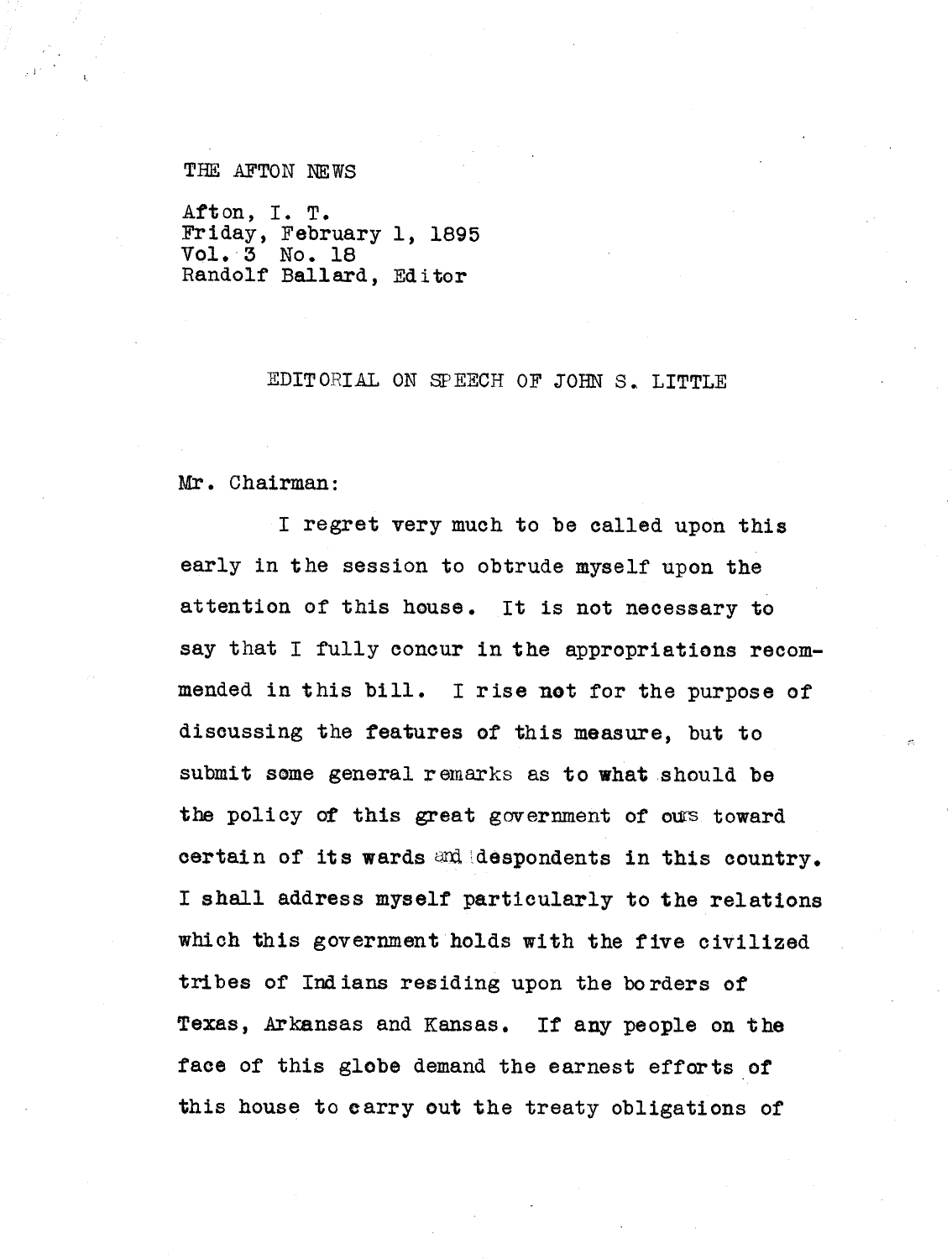the government, it is these tribes.

Now, Mr. Chairman, I do not take any pleasure and shall not take any pleasure in calling the attention of this house and the country at large to the Condition of affairs that now exists in the Indian Territory, and I shall do so, being impelled only by a sense of duty to call your attention to these conditions, to the end that something may be done to relieve the distress existing not only in respect to the whites, but **the distress** of the Indians thems elves.

It is a great country, Mr. Chairman, great in resources and great in its inherent wealth. Populated as it is now by about 50,000 Indians, and about, in round numbers, 250,000 white people -- there in the meshes of conflicting jurisdiction, in the meshes of conflicting officers and laws, and in the midst of five independent soverignties, as they claim themselves to be, in this Territory, when the white man goes in one direction for redress the Indians goes in another, and the general crowd seems to have almost an irresistible tendency toward the violation of law and good order in this community left in such hopless confusion.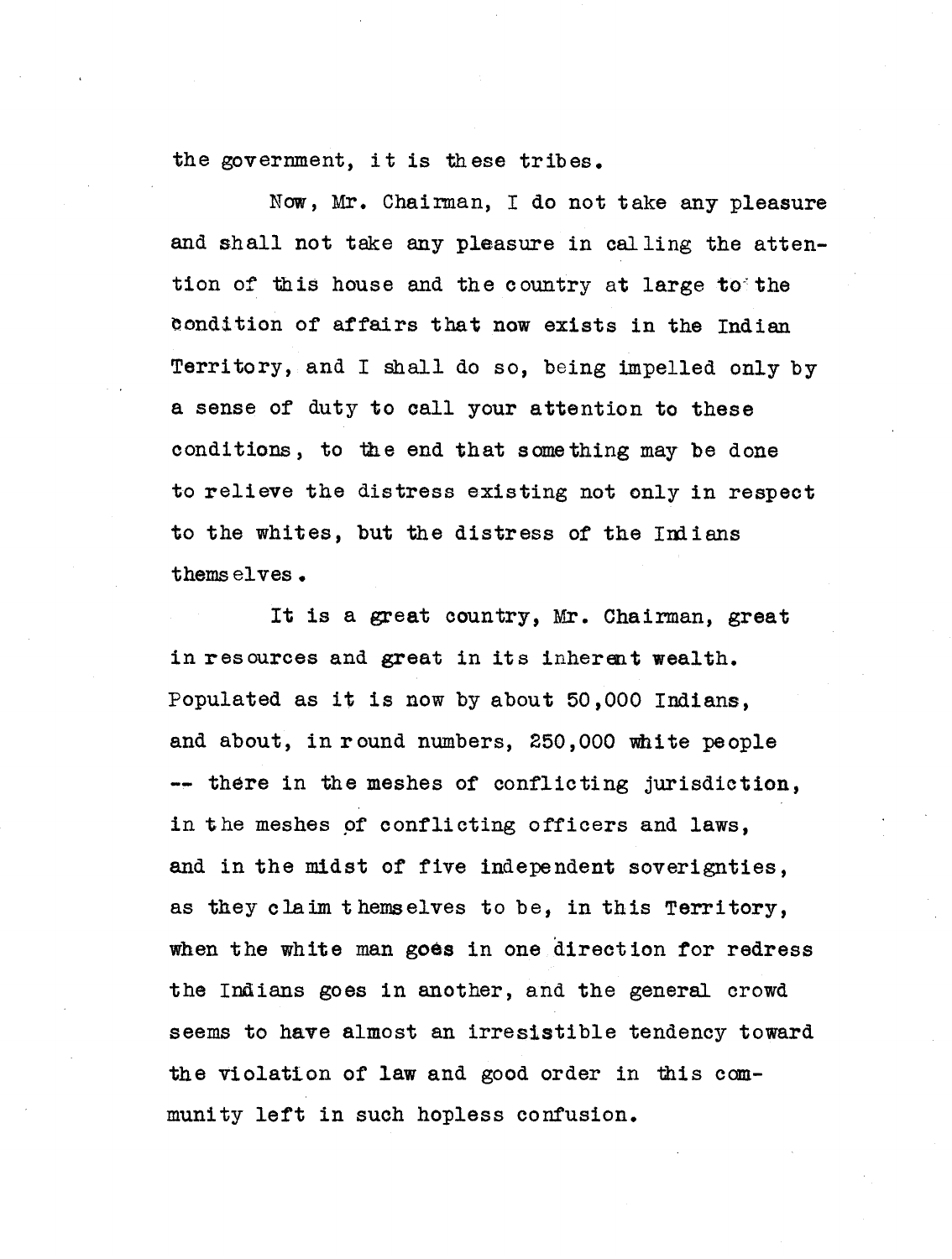This Territory consists of 25,694,564 acres of land, making 40,174 square miles of territory. This Territory, sir, abounds not only in timber wealth but in mineral wealth. There are now 13,- 600 square miles of bituminous coal fields. The output of these coal fields for the year 1889 -the last year for which I have been able to secure statistics  $--$  ran up to an aggregate amount of 752.830 tons bringing in a net sum to the operators of \$1,323,807. The exports of timber, of which the Indians are being deprived without compensation, will equal if not exceed the exports of coal. At this rate for the six years past there has been exported of the resources of that country, the joint property of these Indians, and for which they have received no compensation, \$15,- 885,684 of their property, and for which, I repeat, the Indians to whom it belongs have not received as much as the dropping of my finger. These great interests, sir, are held by leases procured in various ways, some of them paying small royalties to the Indian owners and to the Indian tribe, while it is a fact acknowledged by all familiar with the conditions there that not one cent of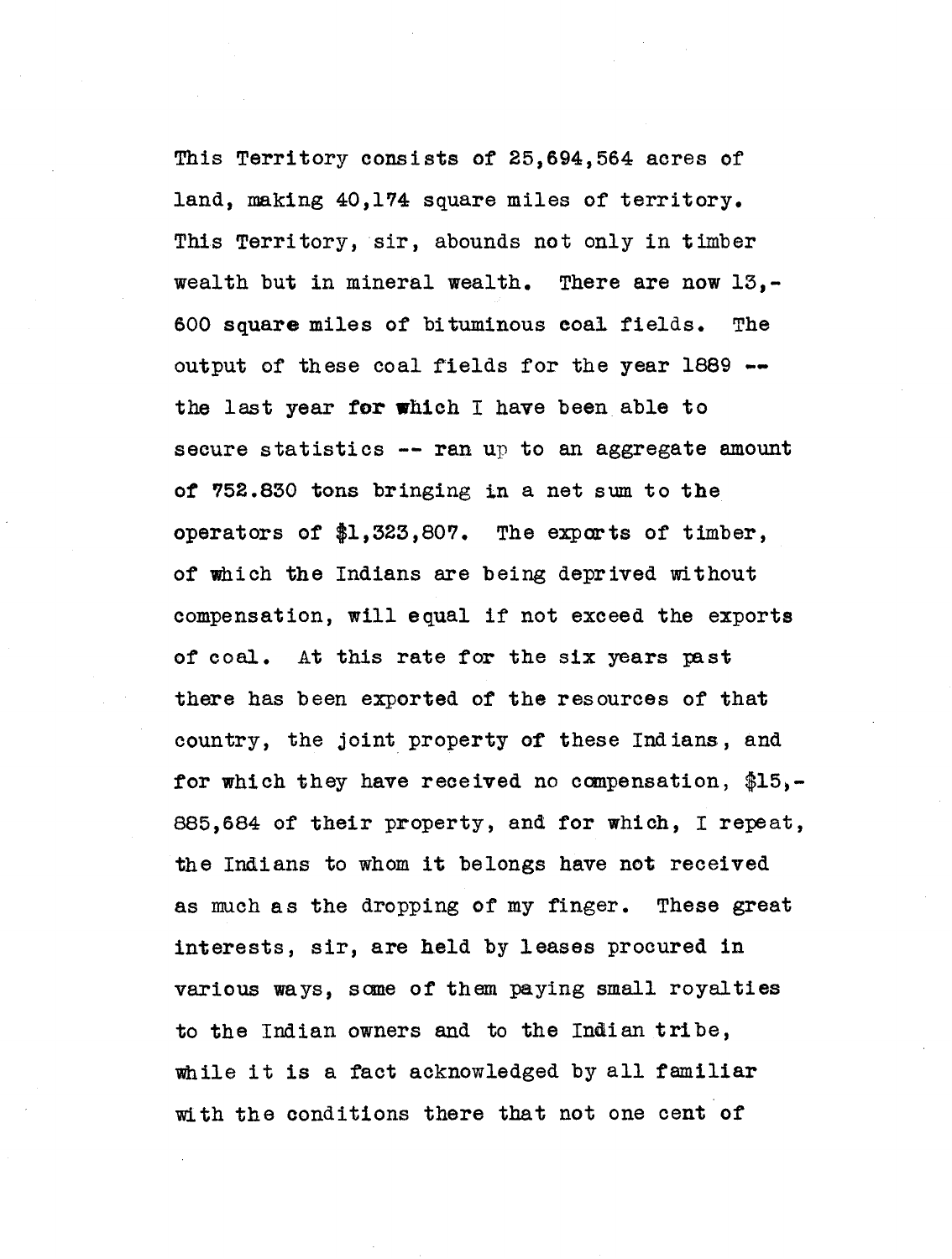this vast wealth that is being taken from the Indian country has ever yet reached the pockets of the plain, common, old Indian himself.

We hear very much, sir, said about the violations of law in that Territory, and I will address myself to that question, a little later on in the course of my remarks. I want now to call the attention of the house to the condition of the landed interests there, and I think when you see these appalling facts, which are taken from the records of that tribe, that every man who desires to see the right of these people protected under the treaties, and common justice done to them, will at once declare that something in that direction must be done, and promptly done, to relieve existing conditions. I refer to the pasture men.

There **is,** Mr. Chairman, in one tribe alone  $--$  and I speak of the Creek tribe  $--$  1,040,250 acres of land held by corporations and private individuals aggregating only sixty-one human souls. The entire territory of that particular tribe embraces something over 3,000,000 acres, I think; so that we stand confronted with the fact that sixty-one persons in the Creek Nation hold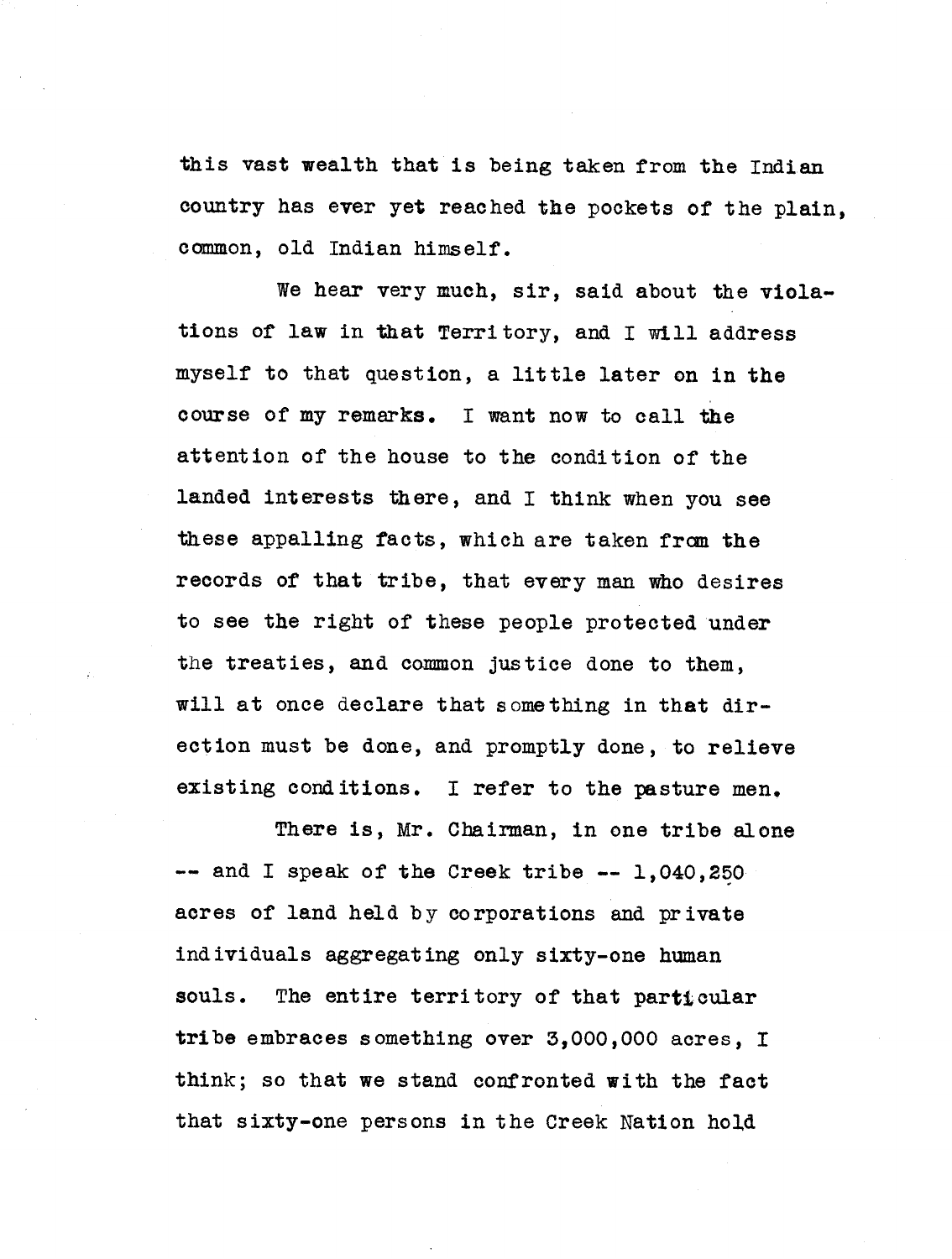in their iron grasp **one** -half of the territory of that people, and not only one-half of their territory, but that one-half comprising nearly all of the very best lands they possess. And yet we are told continually that nothing ought to be done with such conditions! They tell me that they have been acquired in legal, legitimate ways, and that they have a perfect right to their occupancy. I want to call the attention of the house now for a few moments as to how they have been acquired. I want to call the attention of the country to the fact that there is an absolute landed aristocracy in that nation, at whose doorsteps the honest Indian, to whom the country belongs, must beg his bread or starve.

It has been asserted in this capitol that the five civilized tribes can boast of the fact that they have not a pauper among them. They can boast truthfully, if they want to, that there are 25,000 of the tribal Indians, native by blood, who today have not \$10 to stand between them and the poorhouse and nothing more than a red shirt and blanket between them and the chilly blasts of winter. That is a fact. Then you ask me, why do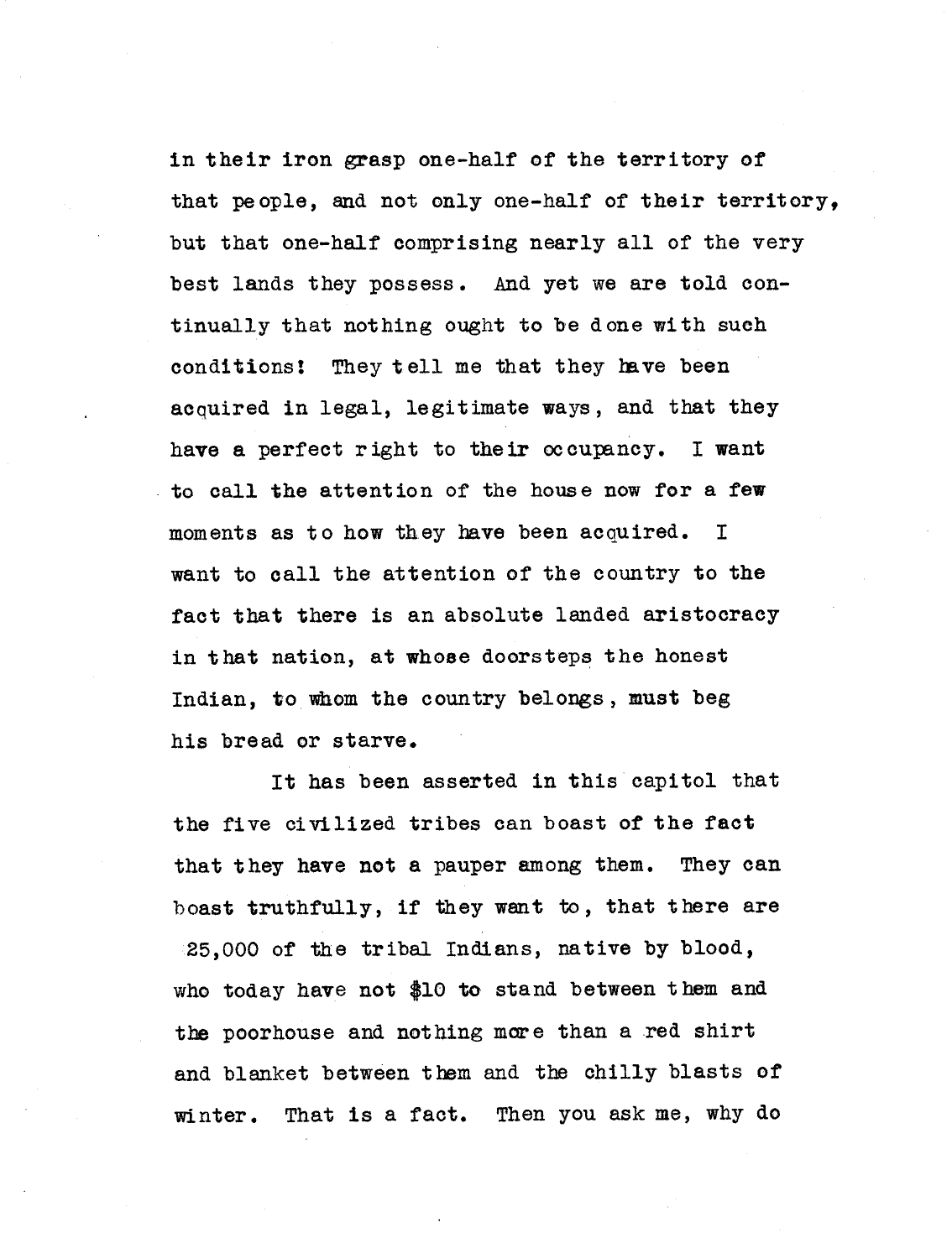not these Indians rise up, being a majority, and demand their rights? I think I will be able to satisfy you on that question before I get through. I announced some time ago that this country was cursed with a condition of a landed aristocrocy. I will take up that branch of the subject now, in order to designate the class to which I refer, That class consists exclusively of the Indians in whose veins the white blood largely predominates. and of the "squaw men," as they are commonly called.

I do not know that they are any more dishonest on general lines than the average of humanity, but I do know that in that defenseless country they have been impelled by that avarice that too often rules the human heart to rob and trample down the rights of their own people, for whose protection this country has plighted **its** faith and guaranteed its power.

I want now to call your attention to those who hold the offices in the Creek nation and the character of the men who come before the committees of this house accredited as delegates protesting that we ought not to interfere with the conditions that exists in that country.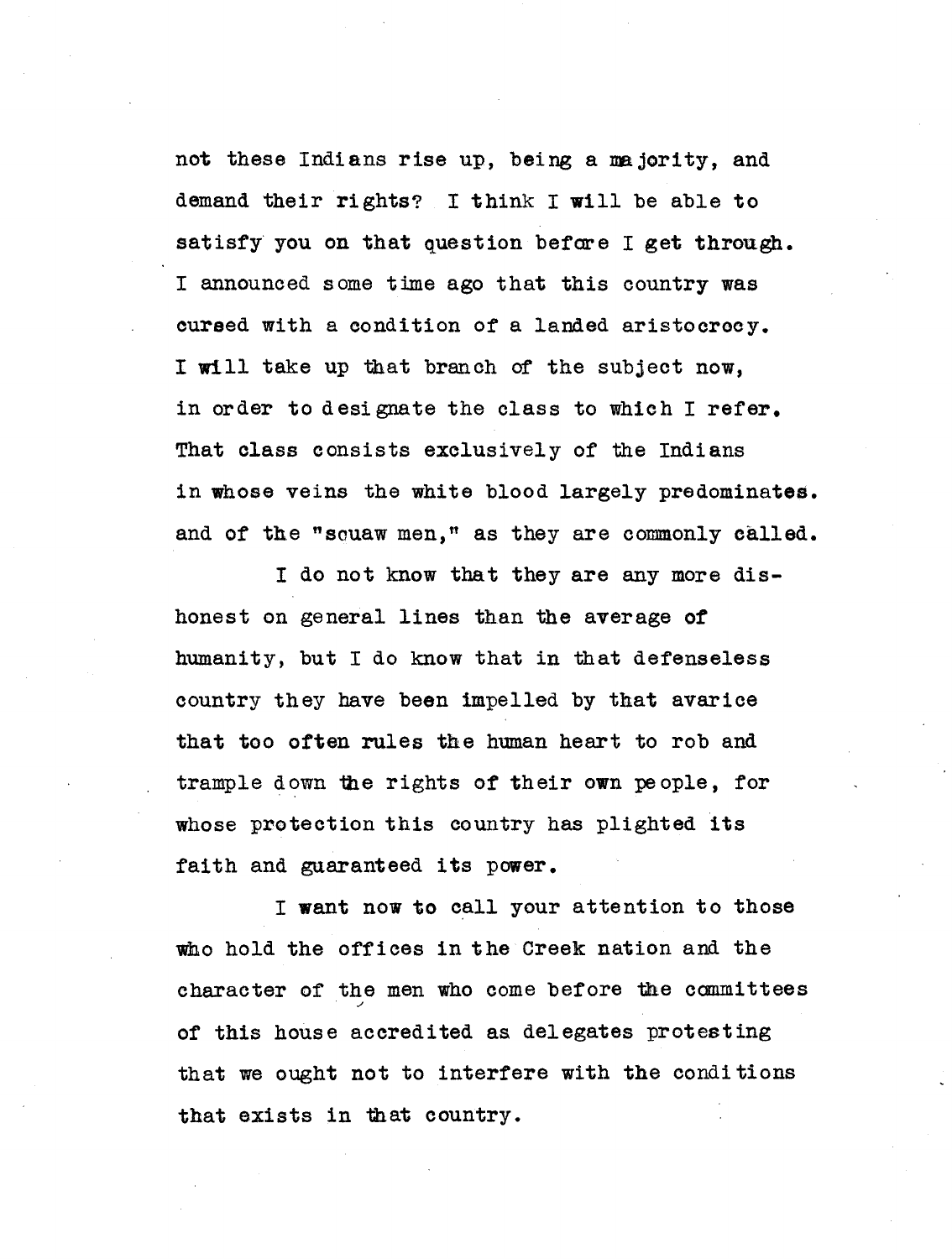They **acme here with** their tongues bribed by their own interests, and speak not as patriots but as men who hold in their hands not only the destiny but the property of their own people. It sometimes is not pleasant to use names, and **I** will try **to** use them in no offensive sonse.

I vouch personally for the truth of the statements that I am now going to make. I will give the offices of these men as I go along.

The first names of the pasture men that I see upon my list are A. P. McKellop and N. P. Murphey, who hold one pasture of 4,000 acres; A. P. McKellop and Blackstone, 38,000 acres; A. P. McKellop and someone else, whose name I have not, 20,000 acres, ma king in all about 62,000 acres of land that this country, by **its** treaties, guaranteed should be and remain the common property, with a common interest, of all the people of that vast country.

Who is **A.** P. MoKellop? He is the man who comes here with tears **in his** eyes and pleads to the committees of this House to let conditions remain as they are; that they **will** work out their own destiny. They **will,** for they will not only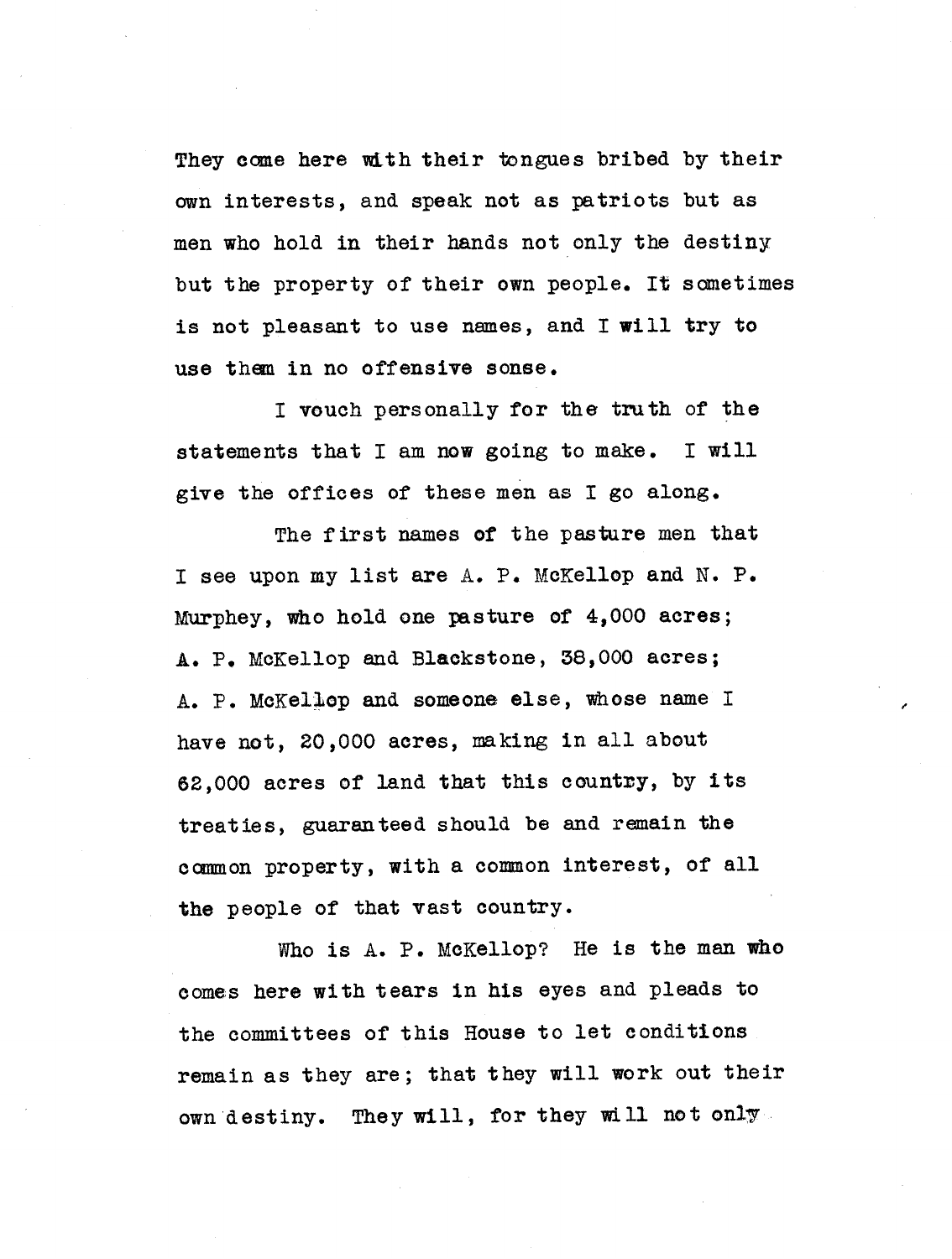grind the prosperity but the blood and life out of. **the** men that this nation **seeks to** enlighten and is obligated to protect.

But who is A. P. McKellop? He is national attorney, clerk of the house of warriors. He is also delegate to Washington. These are the positions held by this humble man, who wants the rights of his people secured, and seeks to secure them by building a wall around 60,000 acres of land, to the exclusion of his own brethern. Glorious patriot!

The next ones that I see on my list are Grayson, Stidham  $\frac{1}{2}$  Smith, who have about 64,000 acres of land under fence. Listen to the list of offices they hold in the Indian country.

Capt. G. W. Grayson is a member of the council, and a delegate to Washington. He is a brother of Samuel Grayson, the treasurer of the nation. George W. Stidham, another partner, is clerk of the house of kings, which is the senate in that country, and tax collector for the Eufala district. He is another patriot who has sacrificed himself upon the altars of his country for the good of his people.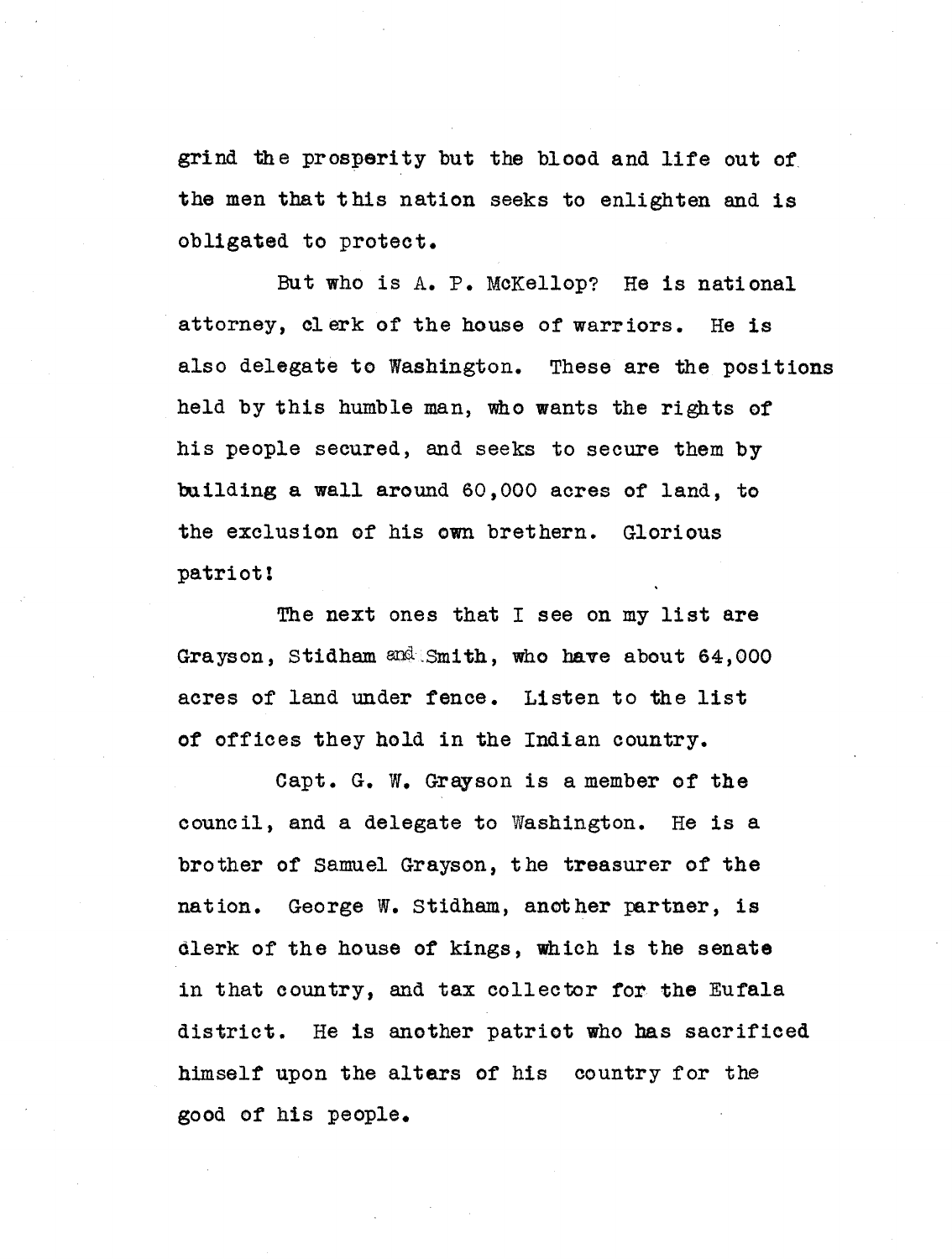George N. Smith, the other partner is president of the board of education.

William Sapulpa has a pasture of 17,762 acres. He too, is a member of the Creek Council.

Samuel C. Davis has a pasture of 8,151 acres. He is private secretary of Chief Perryman, and the trouble with him is he got in too late to get his 100,000 acres.

George B. Perryman bas 68,170 acres.

George B. and Thomas Perryman have 32,000 acres, making in all 100,000 acres of the common heritage of the people of that country for which the people do not **reeeive** as consideration one solitary farthing. Who is George B. Perryman? A brother to Chief Perryman. Thomas Perryman is a member of the council, and president of the house of warriors.

The Bluford Miller Pasture Company has 10,870 acres. Bluford Miller is a member of the Creek council.

The D. M. Hodges Pasture Company has 26,-920 acres. D. M. Hodges was a member of the council when the pasture law was passed.

Bob Daniels has 2,915 acres. He is a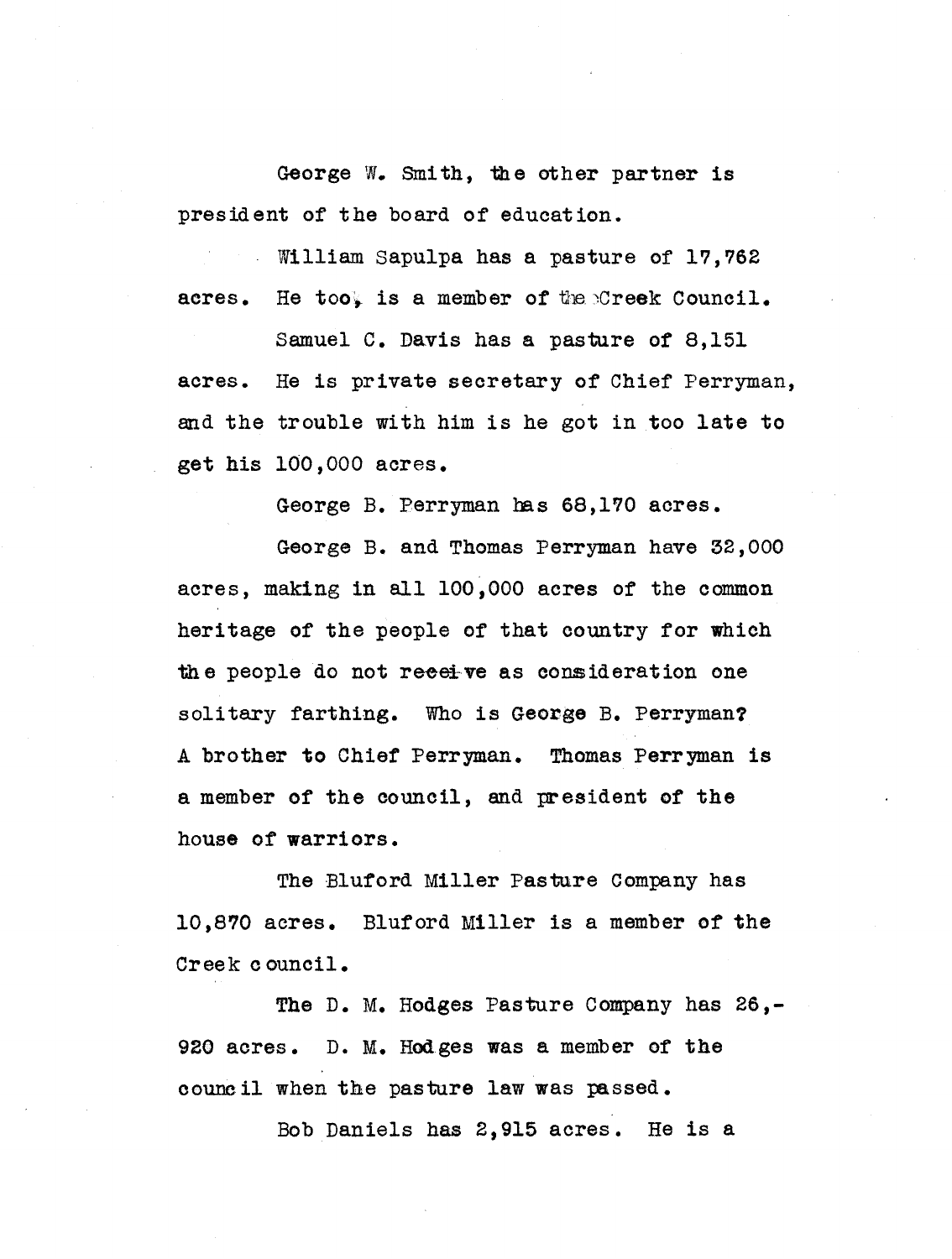member of the Creek Council.

Chissoe and Robinson has 4,362 acres. Chissoe is a member of the council. Robinson was a member of the council when the law was passed, and is now school superintendent.

The John Buck Pasture Company has 32,000 acres, and that seems to be the average amount to which a councilman was entitled. Thirty-two thousand acres would almost make a country.

John Buck is judge of Okmulgee district. He is another one of that high class of distinguished men who cry over the miseries of their own people.

T. J. Adams, 32,000 acres; is a member of the council and has been for many years.

H. C. Reed, 31,160 acres. He did not get his stakes set just right or he would have gotten the 32,000 acres. He is also a member of the council.

George Tiger, 32,000 acres; is a member of council.

Kinght Brothers, 34,240. They got a **little over the** dead line, and Thomas Knight, one of the firm, is a menber of the council of that great country.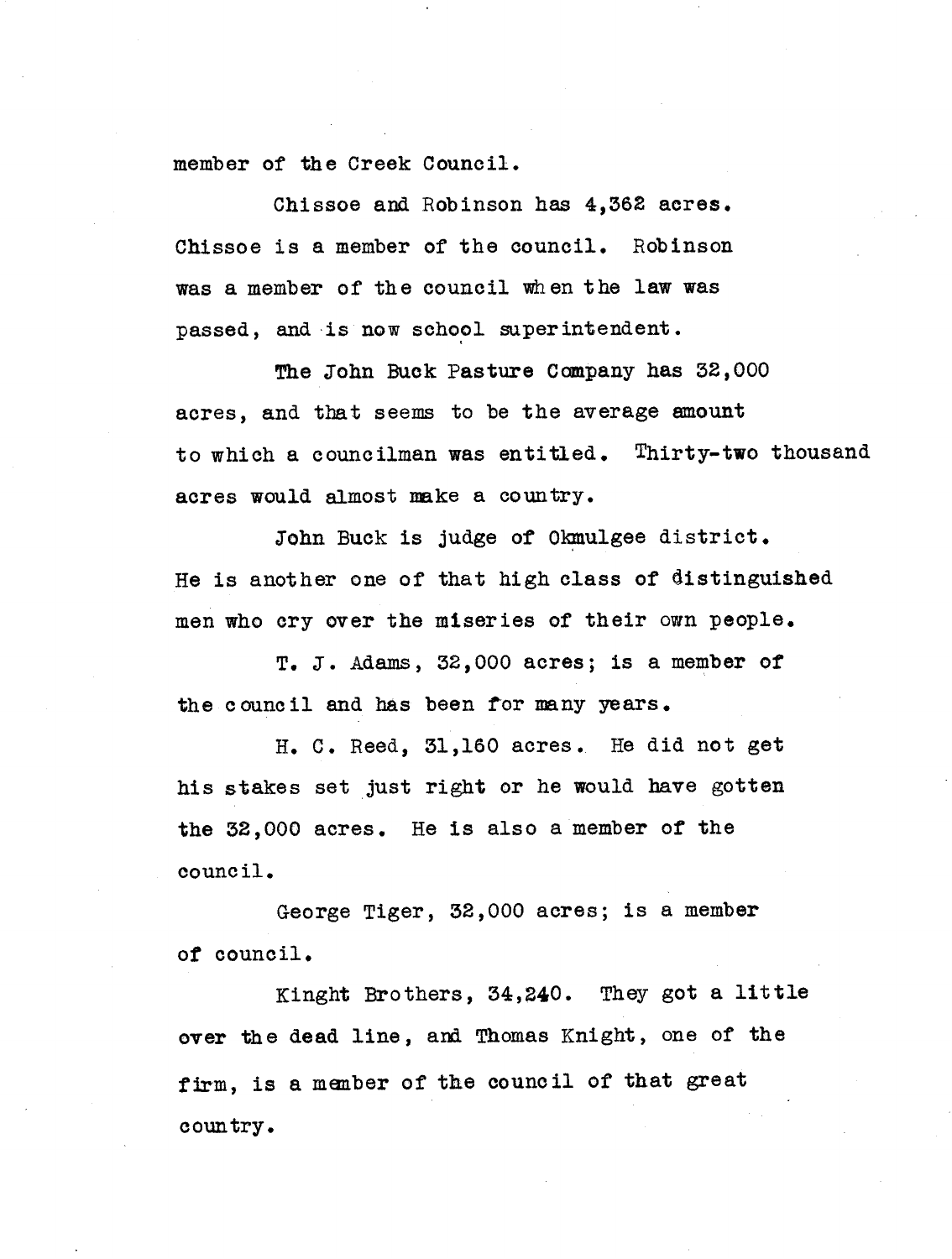W. A. Palmer, 32, 000 acres -- the regular figure; has been the national auditor for about seven years.

Robert Stewart, 6,320 acres; is the prosecuting attorney of Wewoka district.

Hotulkee Harjo, 32,000 acres; is a member of the council.

Parchewa Pastime Company have 10,522 acres. Parchewa is a member of the council.

Rolla McIntosh, 2,405 acres. McIntosh was speaker of the house when the pasture law was passed.

G. A. Alexander, 27,200 acres. He is **<sup>a</sup>** member of the council and is a brother in law of the chief, John Brown, of the Seminoles; and I am sorry that I have no statistics of the Seminole country.

W. J. McIntosh, 2,152 acres. He holds the office of chief justice of the supreme court of that Territory.

Freeland McIntosh, 10,572 acres. He is **a** member of the council.

Porter Pasture Company, 31,232 acres. porter was a member of the council when the pasture